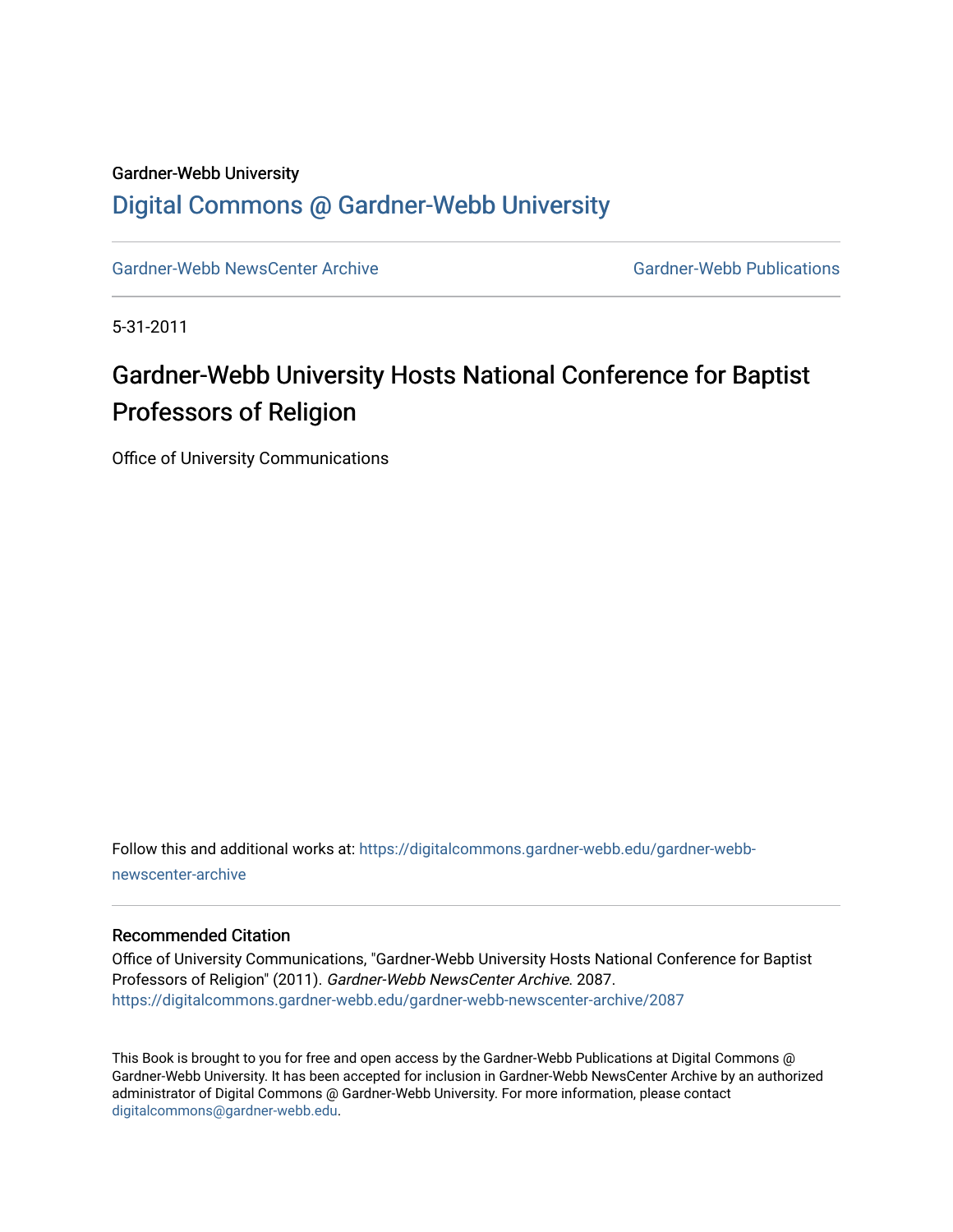## **Gardner-Webb University Hosts National Conference for Baptist Professors of Religion**

**webpublish.gardner-webb.edu**[/newscenter/gardner-webb-university-hosts-national-conference-for-baptist-professors](https://webpublish.gardner-webb.edu/newscenter/gardner-webb-university-hosts-national-conference-for-baptist-professors-of-religion/)of-religion/

Office of University Communications **May 31, 2011** Communications May 31, 2011

*Gardner-Webb University recently played host to nearly a hundred Baptist professors and graduate students in religion for the annual meeting of the National Association of Baptist Professors of Religion (NABPR). This was the University's first time hosting the annual meeting.*

BOILING SPRINGS, N.C. – According to its website, the NABPR is a community of teaching scholars who meet to sharpen teaching skills and encourage the continuation of meaningful scholarship in the fields of religious studies. While most members teach or study at Baptistaffiliated schools, colleges, and seminaries, many members come from a wide range of church-related and state-supported schools in the United States, Canada, and abroad.

According to Dr. Ron Williams, president of NABPR and professor of religious studies at Gardner-Webb, the annual meeting offers networking and career development opportunities for current professors and graduate students entering the field. "Gardner-Webb's involvement with NABPR is absolutely essential," said Williams, "because it introduces us to students from universities around the country, students who may become future job candidates. It is also crucial for those students to meet one another and build their network." The conference actually opened with a banquet for doctoral students, designed intentionally for networking purposes.

The NABPR members then enjoyed three days of compelling conversation at Gardner-Webb, including special presentations by Dr. Bill J. Leonard, professor of church history at Wake Forest University School of Divinity, and by Dr. Stephen Chapman, professor of Old Testament at Duke Divinity School. There was also a special Festschrift dedication in honor of the late Dr. Ed Gaustad, longtime NABPR member and influential Baptist historian.

The most important parts of the conference, though, were the breakout sessions in which dozens of professors and graduate students from universities around the country presented new research. In fact, twelve of the presenters were either current or previous Gardner-Webb students or faculty members, and four were recent graduates of the undergraduate religious studies program.

"It makes us very proud and very satisfied to see our recent graduates step up in such high pressure situations and perform so well. It helps them know they have the capability to perform at this level, and it helps us know that we have prepared them well," said Williams.